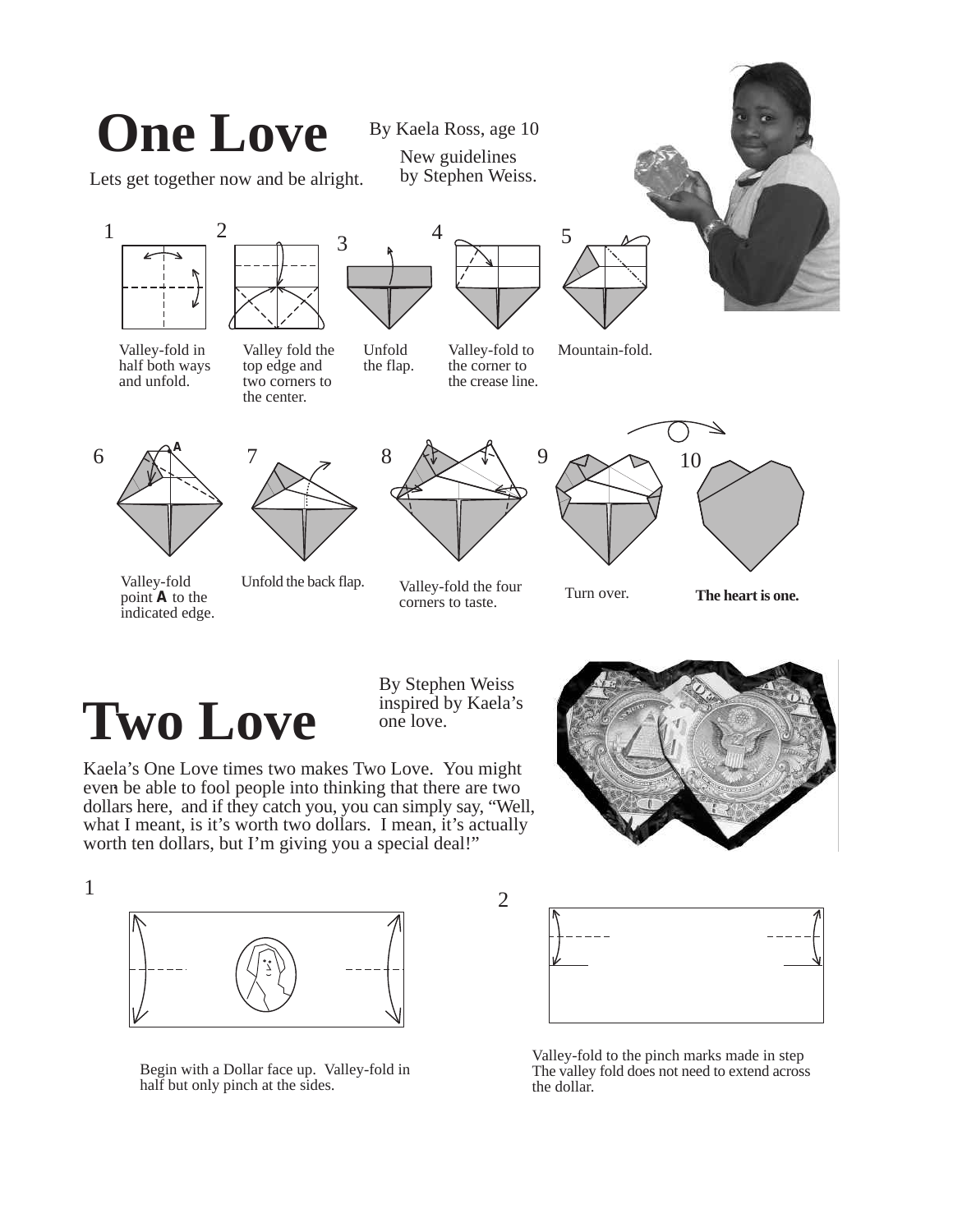

Valley-fold the corners to the creases made in step 2. The folds hit the half marks on the side.



Valley-fold edge-to-crease.



Mountain-fold the model in half. Valley-fold. Valley-fold.







5

Unfold.



Valley-fold through the intersection of the existing creases.



Reverse-fold on the existing crease.



**A**

Valley-fold.<br>Repeat behind.



Valley-fold. Pull out the interior flap. Pull the flap out.

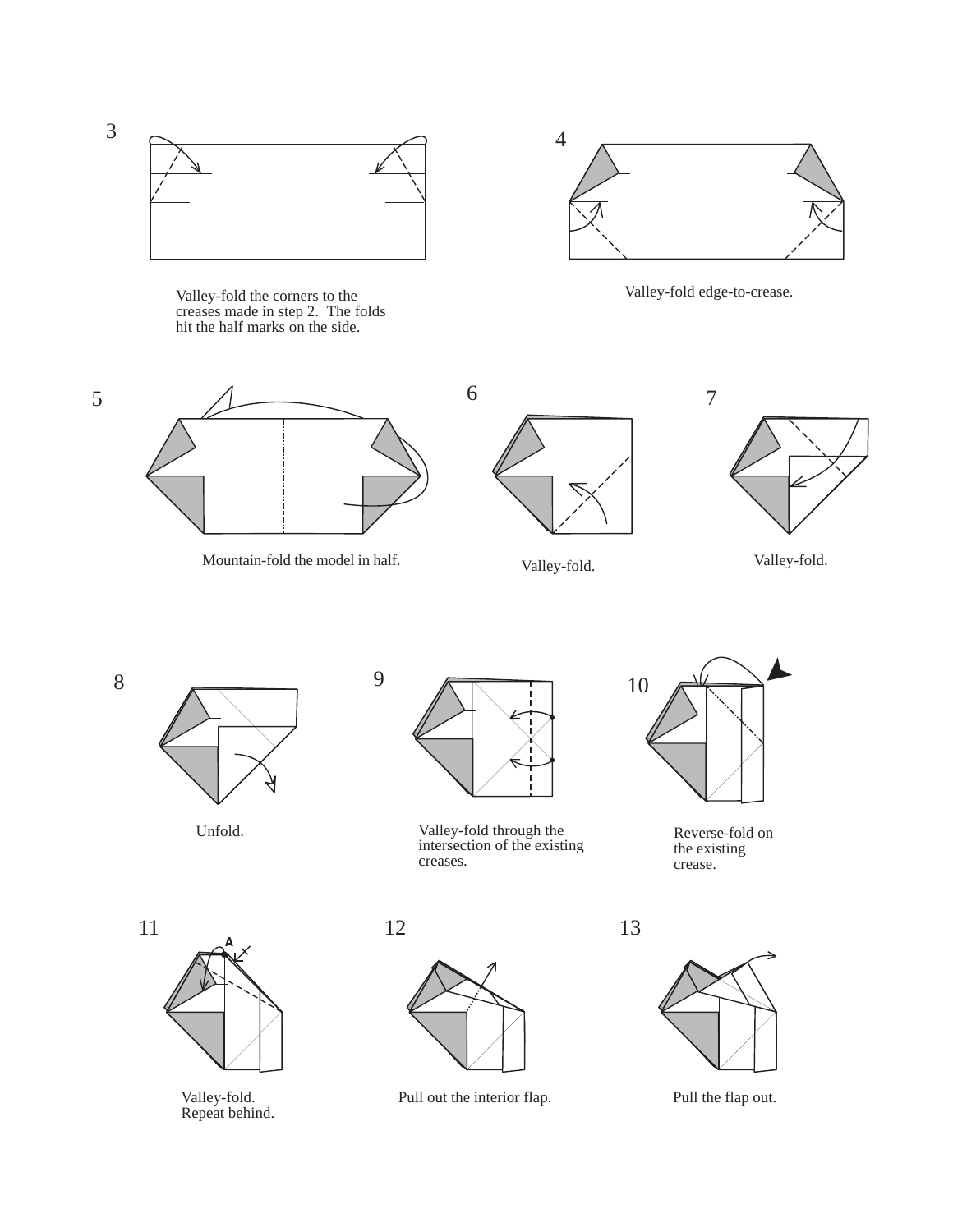



Swing the rear flap out to the right side.







Reverse-fold the tip. Valley-fold the right flap to the left



Crimp on existing creases, the same creases that were unfolded in step 14.





Valley-fold. Valley-fold. Unfold the pleated flap.



Reverse-fold.